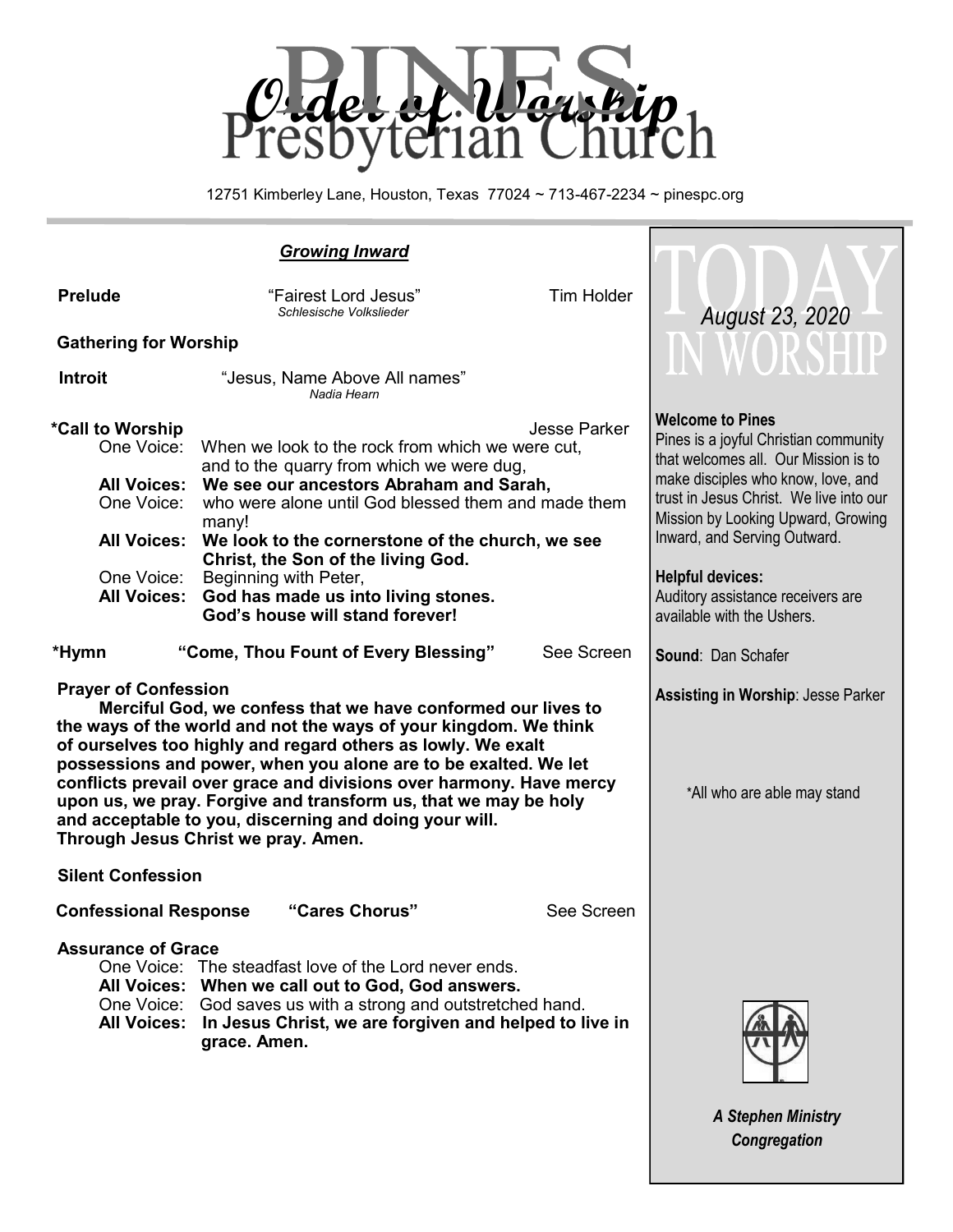## *Looking Upward*

#### **Children's Message**

## **Jesus Loves Me! This I know, For the Bible tells me so; Little ones to Him belong; They are weak, but he is strong. Yes, Jesus loves me! Yes, Jesus loves me! Yes, Jesus loves me! The Bible tells me so.**

| *Hymn                 | "We All Are One in Mission"                                            | See Screen       |  |
|-----------------------|------------------------------------------------------------------------|------------------|--|
| <b>Sermon</b>         | "On This Rock"                                                         | Rev. Cindy Mood  |  |
| <b>Second Reading</b> |                                                                        | Matthew 16:13-20 |  |
| Anthem                | "Only Jesus Can Satisfy Your Soul"<br><b>Tim Holder</b><br>Lanny Wolfe |                  |  |
| <b>First Reading</b>  |                                                                        | Romans 12:1-8    |  |

#### *Serving Outward*

**\*Saying What We Believe** *(Adapted from the Confession of 1967, 9.32-33)*

**The life, death, resurrection, and promised coming of Jesus Christ has set the pattern for the church's mission. His human life involves the church in the common life of all people. His service to men and women commits the church to work for every form of human well-being. His suffering makes the church sensitive to all human suffering so that it sees the face of Christ in the faces of persons in every kind of need. His crucifixion discloses to the church God's judgement on the inhumanity that marks human relations, and the awful consequences of the church's own complicity in injustice. In the power of the risen Christ and the hope of his coming, the church sees the promise of God's renewal of human life in society and of God's victory over all wrong. The church follows this pattern in the form of its life and in the method of its action. So to live and serve is to confess Christ as Lord.** 

| *Gloria Patri                           |                                                                                                                                                           | #579       |
|-----------------------------------------|-----------------------------------------------------------------------------------------------------------------------------------------------------------|------------|
|                                         | Glory be to the Father, and to the Son, and to the Holy Ghost;<br>As it was in the beginning, is now and ever shall be, world without end.<br>Amen. Amen. |            |
|                                         | Prayers of the People and the Lord's Prayer                                                                                                               |            |
| *Hymn                                   | "Take My Life"                                                                                                                                            | See Screen |
| *Charge and Benediction                 |                                                                                                                                                           |            |
| *Benediction Response                   | "I'm Gonna Live So God Can Use Me"                                                                                                                        | See Screen |
| *Sending Out The Light of Christ        |                                                                                                                                                           |            |
| *Postlude                               | "I Will Bless the Lord"<br><b>Frank Hernandez</b>                                                                                                         |            |
| Words printed by permission CCLI 998238 | Portions of our liturgy are from The Abingdon Worship Annual 2020.<br>Copyright © 2019 by Abingdon Press. Used by permission.                             |            |

#### **The Lord's Prayer**

Our Father, who art in heaven, hallowed be thy name. Thy kingdom come, thy will be done, on earth as it is in heaven. Give us this day our daily bread; and forgive us our debts, as we forgive our debtors; and lead us not into temptation, but deliver us from evil. For thine is the kingdom and the power and the glory, forever. Amen.

 $\overline{\phantom{a}}$  ,  $\overline{\phantom{a}}$  ,  $\overline{\phantom{a}}$  ,  $\overline{\phantom{a}}$  ,  $\overline{\phantom{a}}$  ,  $\overline{\phantom{a}}$  ,  $\overline{\phantom{a}}$  ,  $\overline{\phantom{a}}$  ,  $\overline{\phantom{a}}$  ,  $\overline{\phantom{a}}$  ,  $\overline{\phantom{a}}$  ,  $\overline{\phantom{a}}$  ,  $\overline{\phantom{a}}$  ,  $\overline{\phantom{a}}$  ,  $\overline{\phantom{a}}$  ,  $\overline{\phantom{a}}$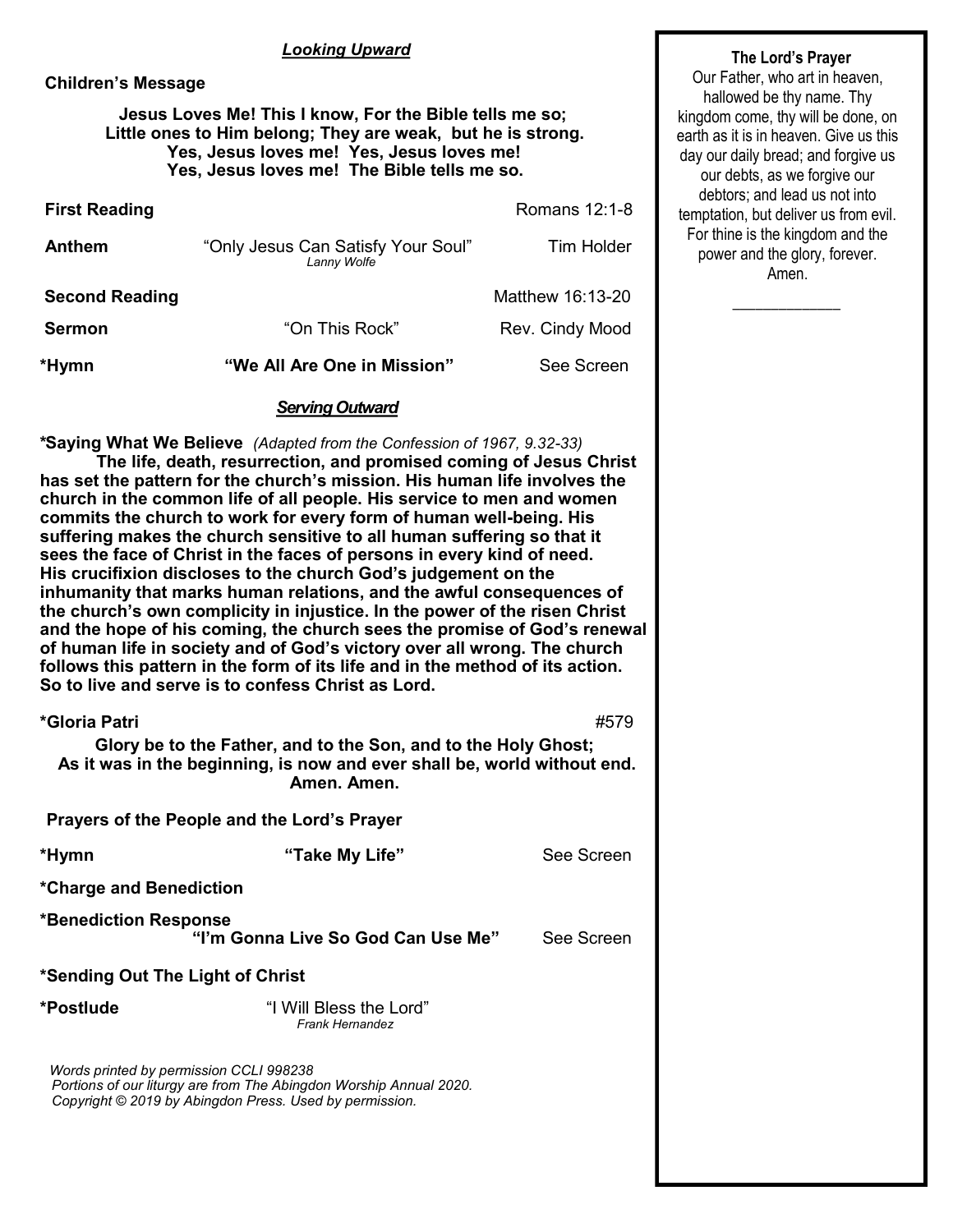# *Calendar for the Week of August 23, 2020*

| Today     | a.m.<br>p.m. 5:00   |                                                     |
|-----------|---------------------|-----------------------------------------------------|
| Monday    | a.m. 10:00          |                                                     |
| Tuesday   | 7:00<br>a.m.        |                                                     |
| Wednesday | a.m. 11:00<br>11:00 | Rev. Cindy Mood - Family FellowshipLive on Facebook |
|           | 8:15<br>p.m.        |                                                     |
| Thursday  | 5:00<br>p.m.        |                                                     |
| Friday    |                     |                                                     |
| Saturday  | a.m./p.m.           |                                                     |
| Sunday    | 9:15<br>a.m.        |                                                     |
|           | 10:15               |                                                     |
|           | 10:45               | Worship ServiceLive Streaming on Web and Facebook   |
|           | 5:00<br>p.m.        |                                                     |

#### **SERMON NOTES**

 $\Theta$ 

**Instagram.com/pineshouston**

**Get the latest announcements and reminders right before events happen. Find us here: https://twitter.com/HoustonPines.** 

 **Find us on Facebook www.facebook.comPinesPresbyterian Church-1425251917704955/**

 **The newsletter is available in the Narthex for those unable to access it online.**